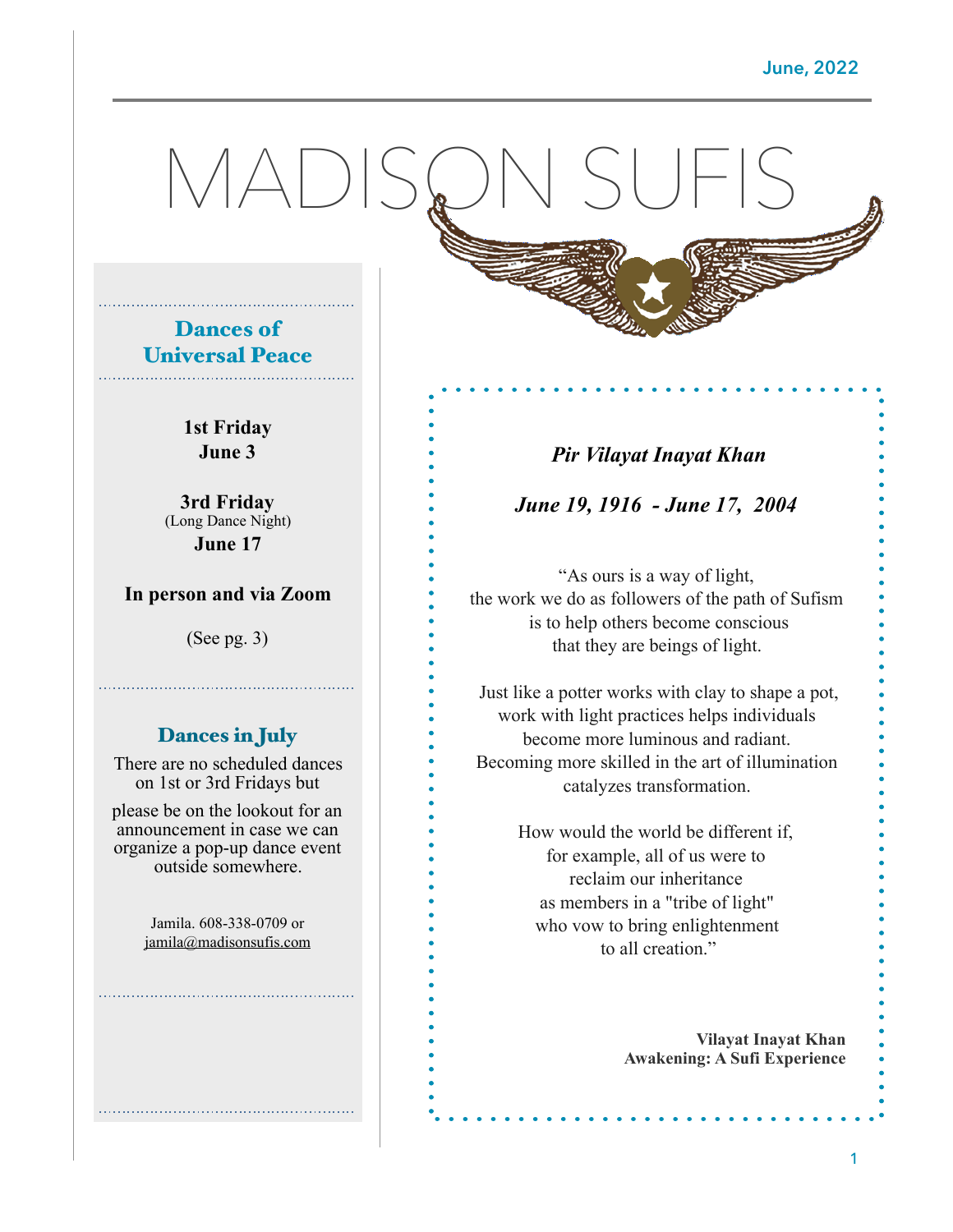### June Activities

| <b>Dances of Universal Peace</b>                                                                                                                                                                                                                                                                      |                                                                                                                                  |                         |  |  |  |  |
|-------------------------------------------------------------------------------------------------------------------------------------------------------------------------------------------------------------------------------------------------------------------------------------------------------|----------------------------------------------------------------------------------------------------------------------------------|-------------------------|--|--|--|--|
| <u>1st Friday, June 3</u><br>$7:00-9:00$ p.m.                                                                                                                                                                                                                                                         | 3rd Friday, June 17<br>$7:00-9:00$ p.m.                                                                                          |                         |  |  |  |  |
| <b>Gates of Heaven Synagogue</b><br><b>302 East Gorham Street</b>                                                                                                                                                                                                                                     | the new Tai Chi Center<br>1304 S. Midvale Blvd                                                                                   | <b>Long Dance Night</b> |  |  |  |  |
| Welcome back to Dancing in Person!<br>We will also use our usual Zoom link.                                                                                                                                                                                                                           | In person and via Zoom, we come together<br>on the Urs of our beloved, Pir Vilayat Inayat Khan.                                  |                         |  |  |  |  |
| Join us for an evening of our favorite and seasonal<br>Dances of Universal Peace at our old home base, the<br>Gates of Heaven.                                                                                                                                                                        | There are no scheduled dances in July.<br>However, if an outside pop up dance event is arranged<br>we will send an announcement. |                         |  |  |  |  |
| We ask that every one in person be vaxed and boosted. ALSO, please do a Covid self-test with a negative result<br>on Friday. This will help our community stay healthy. Masks are optional. We look forward to being together<br>again and may adapt Dances to generate a feeling of safety and ease. |                                                                                                                                  |                         |  |  |  |  |
| Questions? Jamila@madisonsufis.org or 608-338-0709 (leave message)                                                                                                                                                                                                                                    |                                                                                                                                  |                         |  |  |  |  |
|                                                                                                                                                                                                                                                                                                       |                                                                                                                                  |                         |  |  |  |  |

#### *Ziraat Lodge*

#### **Wednesday, June 8 In-person or 5:00 p.m. via phone**

We will be having an in person Ziraat in my backyard at **2709 Willard Ave**. Gathering for the service at 5:00, you are invited to stay for a potluck picnic supper. I will be providing a soup or a veggie dish. Hope for good weather!

Bring something to eat if you want . . . don't if you don't want to.

Anyone who wants to join remotely please contact me at Rachel.roang@gmail.com. I will give you a phone number to call. See you then!

Ziraat uses a metaphor of agriculture to develop the mind and experience deep ecology.

Noor Rachel, Rachel.roang@gmail.com Gayatri, annaswegan@gmail.com

#### *Universal Worship Service*

#### **Sunday, June 12 via Zoom**

#### **10:00 - 11:00 a.m.**

All are welcome to join in Universal Worship, celebrating the one Message interconnecting all religions and spiritual paths.

Rev. Majida Nur, Kathy Kasper 608-338-0709 or madisonsufis@gmail.com

#### *Healing Service*

**Sunday, June 19 via Zoom 11:00 a.m.** (Doors open at 6:50 pm)

You are welcome to join us for the Healing Service where we attune to the healing energy of the Divine Spirit.

If you'd like to add someone's name to the healing list, please ask for their permission prior to contacting Noor Rachel or Gayatri. You may also request a Zoom link to the service from either of them.

Gayatri, annaswegan@gmail.com Noor Rachel, [rachel.roang@gmail.com](mailto:rachel.roang@gmail.com)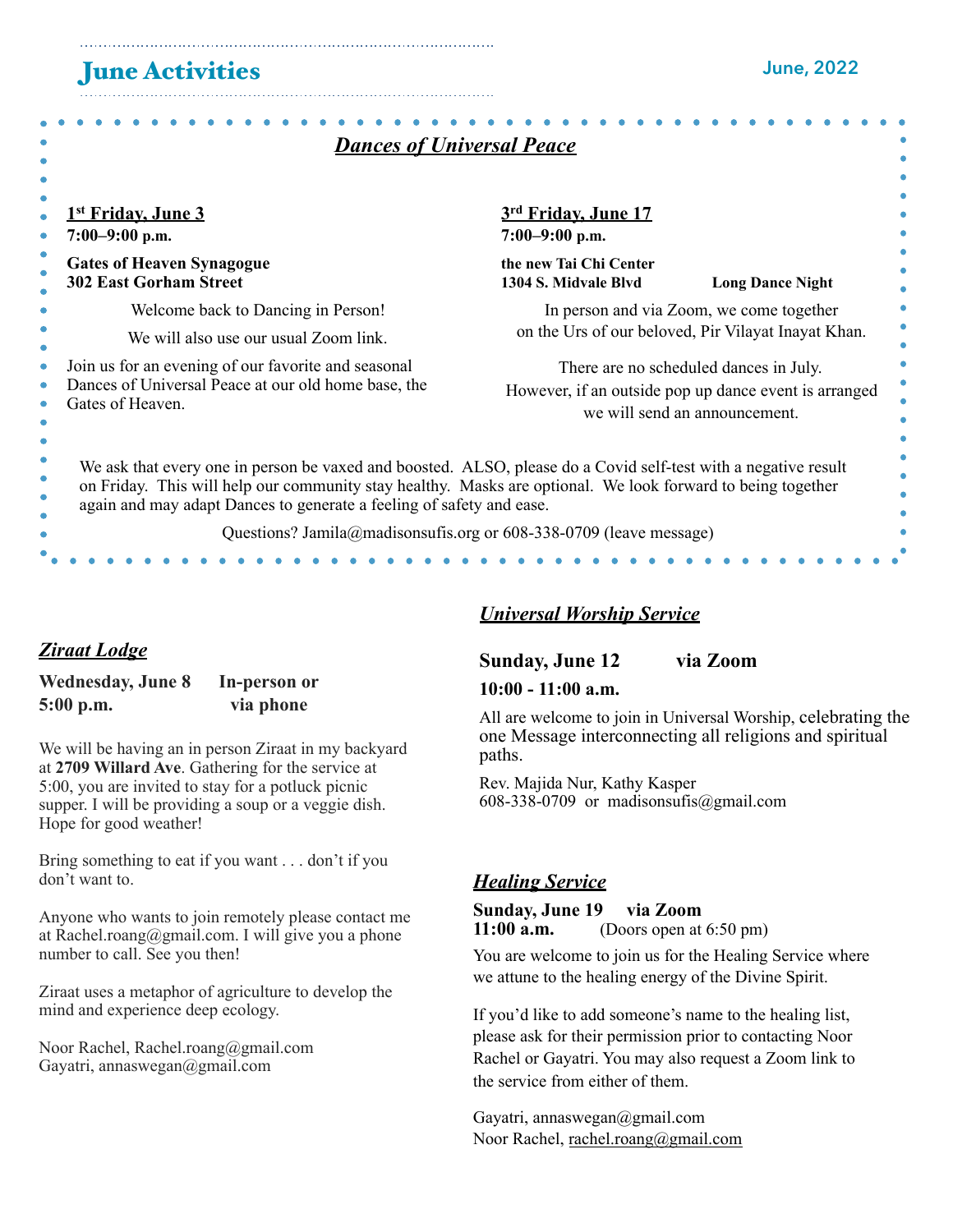# June Classes

#### *Karima's Sunday Heart Gathering*

**Sunday, June 26 11:00 a.m. - 1:00 p.m.** 

A very dear friend Bill Elliott, who many of you know , will be joining our gathering to offer his wisdom, sense of humor , latest inspirations and loving kindness meditation. Bill wrote his first book, *Tying Rocks to Clouds: Meetings with Wise and Spiritual people on the meaning of Life and Death*.

Hope to see you. I will let you know if Heart class will be on Zoom or in person the week of class.

Enjoy breath by breath the magnificence of this springtime beauty! Call 608-338-0709 a week in advance if your new to Heart Class.

Continue to offer the wazaif of: Faz'l =divine blessings for ones own being, for all family, friends, for community, families with profound grief and loss, for all transpiring in Ukraine, for the Holy Lands, Mother Earth.

The Green Rules which are about ourselves and this sacred earth. The Emerald Earth Contemplations bring awareness to the ethics of one's relationship with Nature. Anyone can work with these contemplations, in the same way that a herald works with the metal rules of the Silver, Copper, Golden Rules. (See website for more on this.)

Invitation to begin-40 days with each. When all complete, at least 400 days, a ceremony will take place which invites you to become"A Guardian of Nature".

The Green Rules - An Introduction To view video go to: <https://vimeo.com/708177659>

Contact Karima if you have questions. 608-338-0709

#### *Sufi Songs and Teachings*

**Tuesday, June 28 7:00 p.m. - 8:30 p.m. Hybrid** 

Songs and Teaching class will be on the 4th Tuesdays in June and July, i.e., June 28th and July 26th,

Please contact Jamila if you are interested in attending this class. We will return to meeting in person at the home of Cynthia Alima.

Info and a zoom link will be sent in advance of the class. Jamila Joy, [jamila@madisonsufis.org](mailto:jamila@madisonsufis.org)

#### How many of us are our self?

If we were our self we would all be spiritual. We are not our self, we are far from it!

A great Indian poet expresses this idea in this way, 'Apart from accomplishing things, for man to be a man

is the most difficult thing'.

It means that for a human being to be human is the greatest difficulty.

 He is born a human being; yet the first thing he ought to be is what he is not, he is anything but a human being.

He is willing to be a solicitor, a doctor, a professor, but to be a human being – that is the thing he thinks of last, and mostly he does not even think of it at all.

*- Hazard Inayat Khan*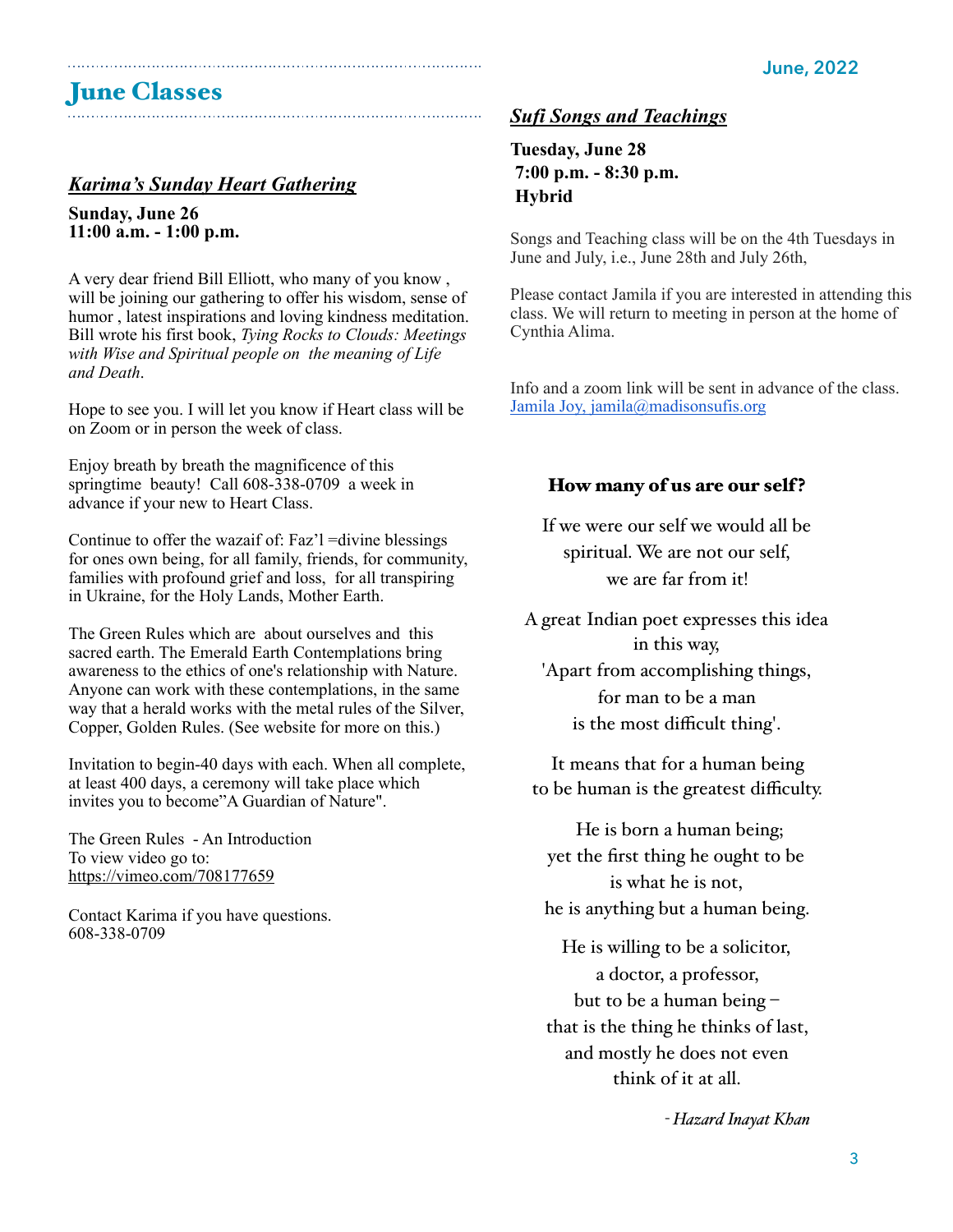

#### *Ten Emerald Contemplations*

*My Conscientious Self:*

*Sense the presence of Nature in each breath.* 

*Know yourself as a tendril of the living Earth.* 

*Listen to the sacred voice of Nature within and with out.*

*Open to the wonder and beauty that Nature inspires.* 

*Offer respect and gratitude for Nature's beautiful gifts.* 

*Draw strength from the Earth. Give kindness in return.*

*Honor all the inhabitants of the Earth as kin.*

*Consider how your choices effect the future of the whole web of life.* 

*Do your best to protect and restore the natural world.* 

*Delight in the sun, the rain, the trees, the creatures, the soil and the breeze.*

 *- Hazrat Inayat Khan*

Years ago Pir Vilayat Inayat Khan recommended this book to Shams.

#### *Kinship with All of Life*  **by J. Allen Boone**

This book tells of an interwoven web of the natural world, the relationships with animals and an animal healer and the Science of being in right relationship with all.

> *Those who have the humility of a child may find again the key to reverence for, and kinship with, all of life.*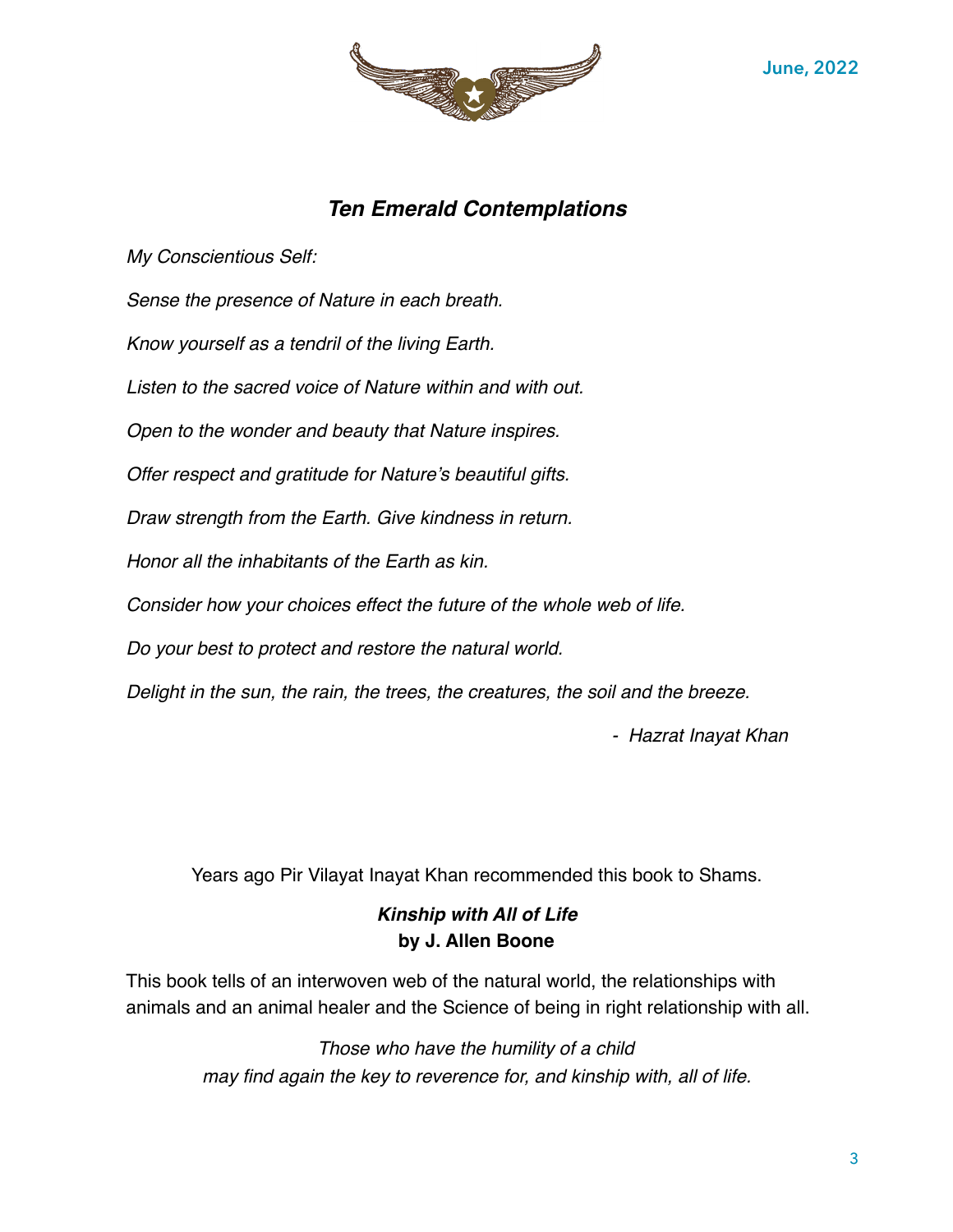#### From the Forward of *Kinship with Al of Life:*

As we live through these kaleidoscopic days when confusion, distrust, conflict and misery are so common everywhere, it is revealing to note that people are finding reassurance and peace of mind beyond the boundaries of humanity. . . .

In this connection, it is interesting to recall that people of certain ancient times appear to have been great virtuosos in the art of living, particularly skilled in the delicate science of being in right relations with everything including animals. These people recognized the inseparable unity of Creator and creation. They were able to blend themselves with the universal Presence, Power, and Purpose that is forever moving back of all things, in all things, and through all things.

Life to those ancients was an all-inclusive kinship with nothing was meaningless, nothing unimportant and from which nothing could be excluded. They refused to make any separating barriers between mineral and vegetable, between vegetable and man and between and and the great Primal Cause which animates and governs all things. Every living thing was seen as a partner in a universal enterprise. Each had a universal contribution to make to the general good. which it and it alone, could supply. Everything lived for everything else, at all times and in all circumstances. . . .

- J. Allen Boone

#### An Excerpt from: *Spirituality, the Tuning of the Heart*  by Hazrat Inayat Khan

One might ask: Is it not natural to attain spirituality? Does it not come without any effort on our part? And if it is not natural, then what is the use of attaining spirituality? These are right arguments, and my answer is that spirituality is not only for human beings, but also for the lower creation, for every being: not spirituality in the sense we understand, but in that of being tuned to one's natural pitch. Even birds have their moments of exaltation. At the setting and rising of the sun, the breaking of dawn, in the moonlight, there come times when birds and animals feel exalted. They sing and dance, they sit on the branches of the trees in exaltation. Every day they feel this exquisite joy. If we go still further and have eyes to see life in those forms in which others do not see it, in the rock, in the tree, we find that there are times when even the trees are in a complete state of ecstasy. Those who move in nature, who open the doors of their heart, whose soul comes in contact with nature, find nature singing, nature dancing and communicating.

 5 It is not only a legend, a story of the past, that saints used to speak with trees. It is an actual fact, and it is the same today as in the past. Souls are of the same nature, they are the same. The only difference is that we have become unbelievers, we have no confidence in life, we have become material, we have closed our eyes to what comes before us. Today souls can become saints and sages just as before. Are the stars not as before? They communicate also today with the one who is able to respond to nature. But we have turned our back to nature, we live in an artificial world; there is no self confidence in us, no belief. Naturally we have not only become materialistic, we have become matter! Therefore those who ever have attained to spirituality have attained by awakening the quality of heart.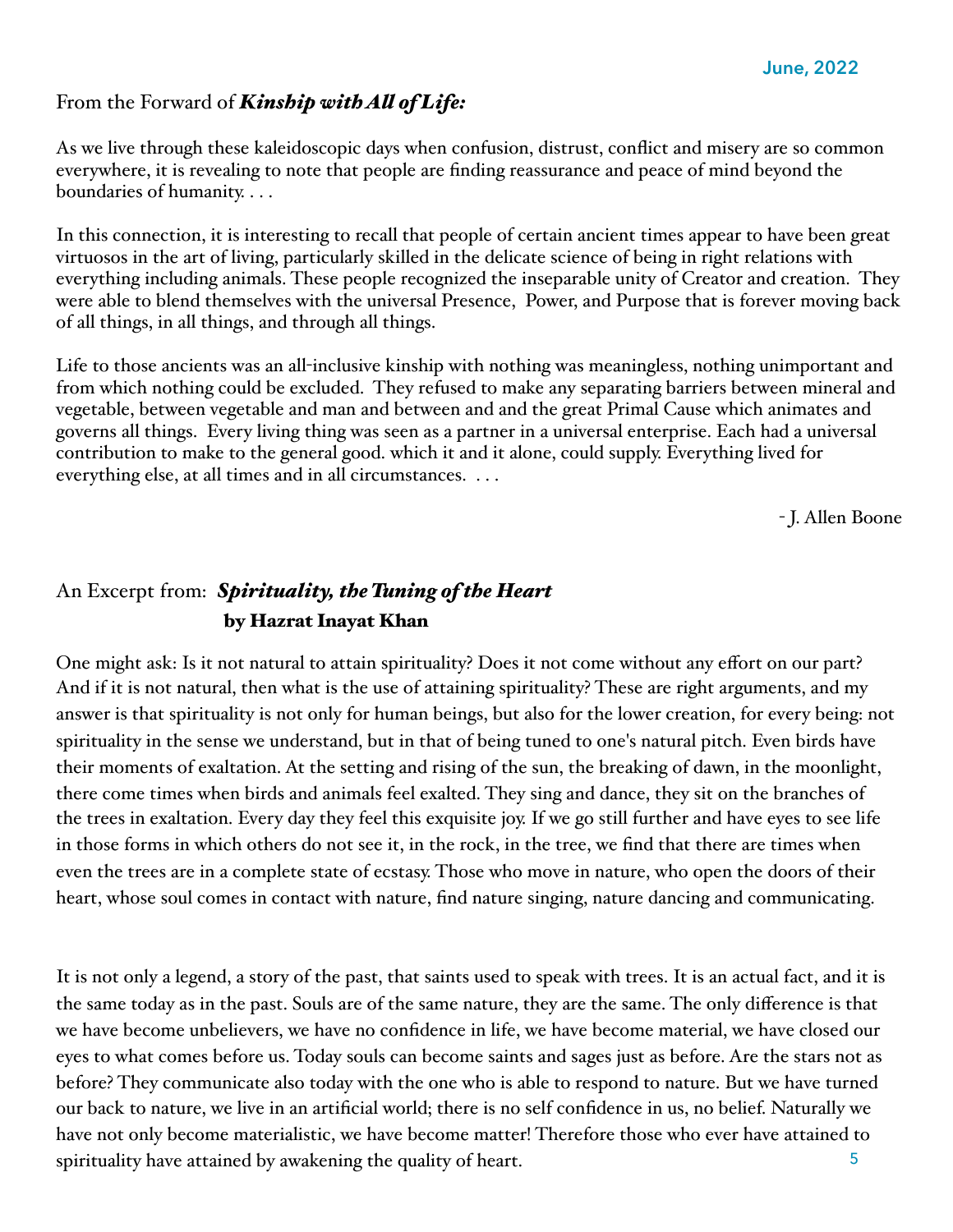#### **Spirituality, the Tuning of the Heart** (cont.)

Sufis in all ages, mystics of India, Persia, and Egypt have considered the awakening of the heart quality to be the principal thing in life. For all the virtues that the priest can teach and prescribe, the virtues that one is told to practice in life, come naturally when the heart opens. Then one need not learn virtue, virtue becomes one's own. All virtues as taught by people – how long do they last? If there is any virtue it must come by itself: spirituality is natural. And if animals and birds can feel spiritual exaltation, why not we? But we do not live a natural life. We have tried in our civilization, in our life, to be as far removed from nature and natural life as possible, breathing an artificial atmosphere to withstand climatic influences, eating food that we have prepared and improvised, turning it into something quite different from what nature had made and given us.

Besides that, the deeper we go into the life of the community, the more we find that we are not on the track as we ought to be. We seem to have lost our individuality. We have called it progress – a progress towards a certain condition. And there we begin to feel that we are in a maze. Now has come the time – and more and more so every day – that thoughtful people, wise people who are just and honest realize, 'We are not progressing, we are in a maze and we are looking for the door.' I spoke with a great scientist, and in spite of all his knowledge what did he say? 'We do not know where we are. We have made inventions, but we do not know how to control them to the best advantage of life'.

Invention apart, the first question is how to make the best of our life, how to make the best of this opportunity which is passing us by. Every moment lost is incomparably more valuable than the loss of money. As man will realize this he will more and more come to the conclusion that he has gone on and on thinking he was progressing, but that he has been moving around in the same maze. If only he found the door, that door which is called by the wise spiritual attainment! However well educated one may be, however much progress one has made, however much one has collected or accomplished, however much power and position one has gained, only one thing is everlasting and that is spiritual attainment. Without this there will always be dissatisfaction, an uncomfortable feeling. No knowledge, power, position or wealth can give that satisfaction which spiritual attainment can give.

There is nothing easier and nothing more difficult in the world: difficult because we have made it difficult, easy because it is the easiest thing possible. All other things we have to buy and pay for – even water. For spiritual attainment we do not need to pay a tax, it is ours, it is our self, it is discovering our self, finding our self. Yet what one values is what one gets with difficulty. Man loves complexity so much! He makes a thing big and says, 'This is valuable'. If it is simple he says, 'It has no value'. That is why the ancient people, knowing human nature, told a person when he said he wanted spiritual attainment, 'Very well; for ten years go around the temple, walk around it a hundred times in the morning and in the evening. Go to the Ganges, take pitchers full of water during twenty or fifty years, then you will get inspiration'. That is what must be done with people who will not be satisfied with a simple explanation of the truth, who want complexity.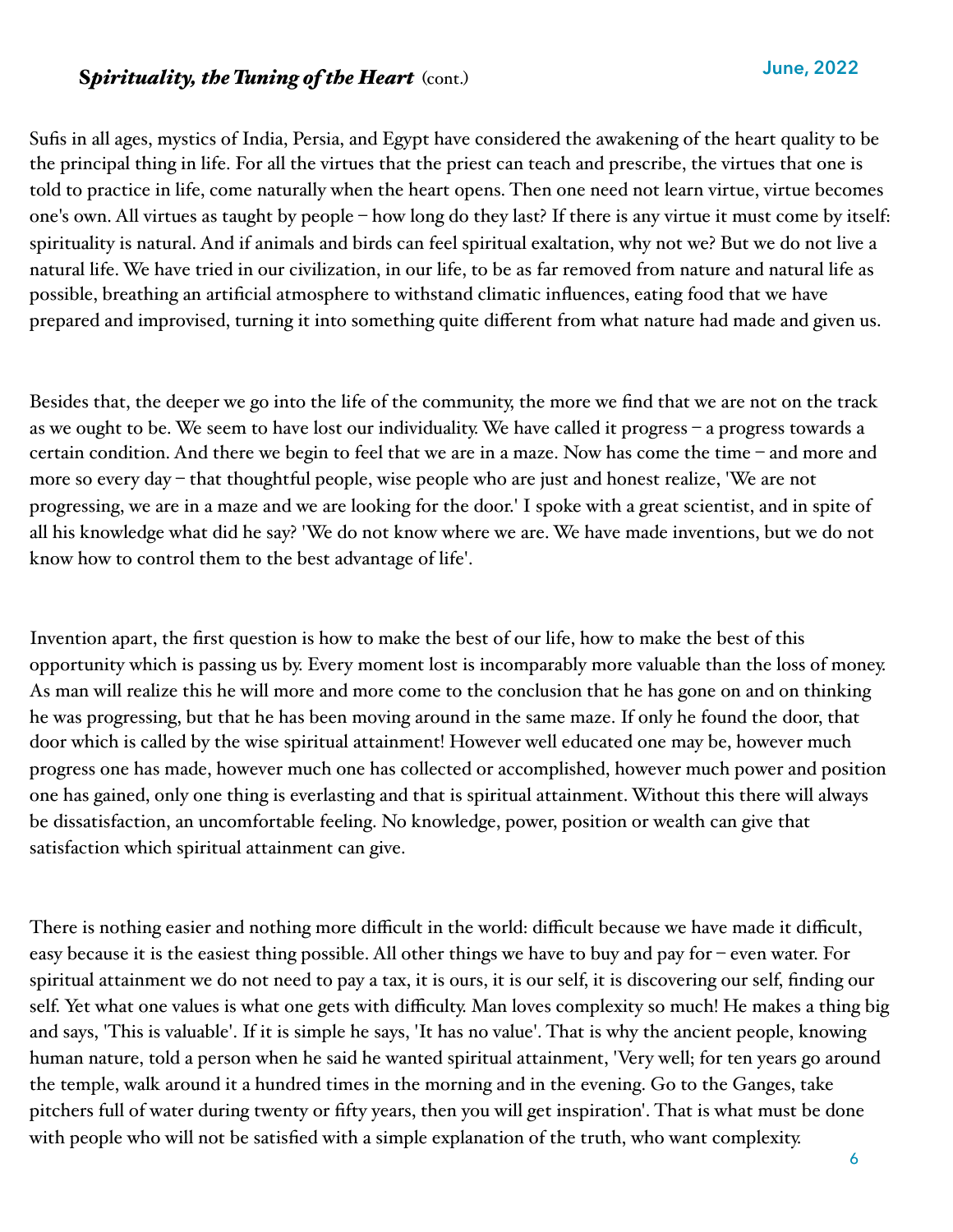#### **June, 2022**



| <b>Sunday</b>                                                                                                        | <b>Monday</b> | <b>Tuesday</b>                                              | Wednesday                                                 | <b>Thursday</b>  | Friday                                                                                                                                                     | <b>Saturday</b> |
|----------------------------------------------------------------------------------------------------------------------|---------------|-------------------------------------------------------------|-----------------------------------------------------------|------------------|------------------------------------------------------------------------------------------------------------------------------------------------------------|-----------------|
|                                                                                                                      |               |                                                             | $\mathbf{1}$                                              | $\boldsymbol{2}$ | $\,3$<br>Dances of<br><b>Universal Peace</b><br>Hybrid<br>7:00-8:30 pm<br>Gates of Heaven                                                                  | $\overline{4}$  |
| $\overline{5}$                                                                                                       | $\,6\,$       | $\overline{7}$                                              | 8<br>Ziraat Lodge<br>In-person or<br>via phone<br>7:00 pm | $\boldsymbol{9}$ | $10$                                                                                                                                                       | 11              |
| 12<br>Universal<br>Worship<br>via Zoom<br>10:00 am                                                                   | 13            | 14                                                          | 15                                                        | 16               | 17<br>Dances of<br><b>Universal Peace</b><br>Hybrid<br>7:00-8:30 pm<br>Tai Chi Center<br><b>URS of</b><br><b>Pir Vilayat</b><br><b>Inayat Khan</b><br>2004 | 18              |
| 19<br><b>Healing Service</b><br>via Zoom<br>11:00 am<br><b>Pir Vilayat</b><br><b>Inayat Khan</b><br><b>born 1916</b> | 20            | 21                                                          | 22                                                        | 23               | 24                                                                                                                                                         | 25              |
| 26<br>Karina's Heart<br>Gathering<br>11:00 am -12:30                                                                 | 27            | 28<br>Sufi Songs and<br>Teachings<br>Hybrid<br>7:00-8:30 pm | 29                                                        | 30               |                                                                                                                                                            |                 |